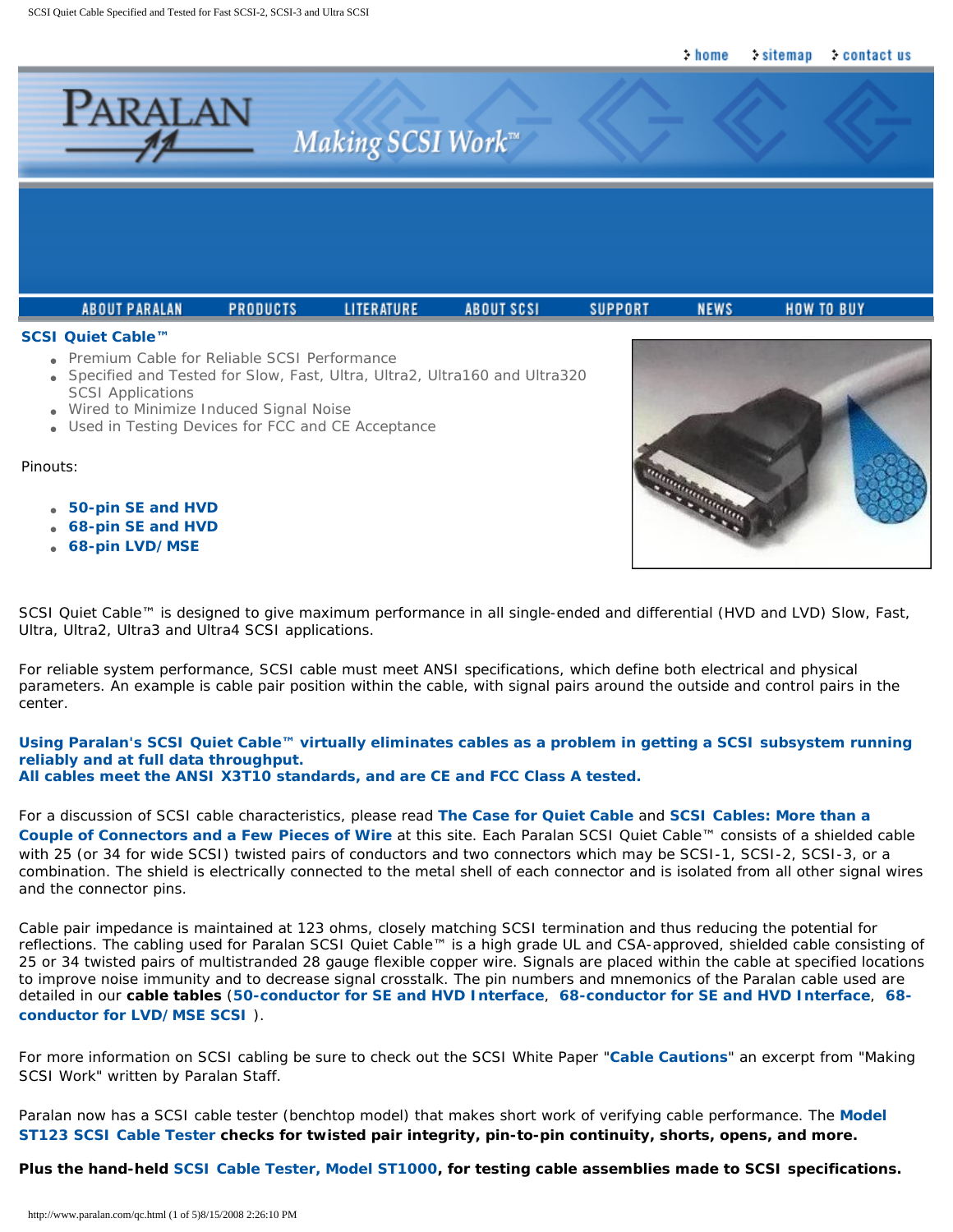#### **Fast, inexpensive and simple to use!**

**[PDF version](http://www.paralan.com/pdf/qcdata.pdf)** *of this data sheet.*

## **Specifications For SCSI Quiet Cable™:**

| <b>Electrical Characteristics</b><br>Max. Operating Voltage:<br><b>150 Vrms</b><br>Max. Continuous Current per Conductor<br>@ 25°C: 500 mA<br>Nom. Capacitance between Conductors<br>$@1$ kHz: 10 pF/ft<br>Nom. Conductor dc Resistance<br>@ 20°C: 67 ohms /1000 ft | <b>Physical Characteristics</b><br>Temperature Rating: $-20$ to $+60^{\circ}$ C<br>Insulation Material: Flame retardant PP .034"dia.<br>Jacket Material (Color): PVC (Lt. Gray)<br>Type Shield and % Coverage:<br>Aluminum/polyester overtape wrapped cable - 100%<br>T.C. braid - 85% min. coverage 36 AWG tinned copper over tape<br>shield |
|---------------------------------------------------------------------------------------------------------------------------------------------------------------------------------------------------------------------------------------------------------------------|-----------------------------------------------------------------------------------------------------------------------------------------------------------------------------------------------------------------------------------------------------------------------------------------------------------------------------------------------|
| Nominal Impedance of Pair:<br>123 ohms (TDR) differential<br><b>Propagation Delay:</b><br>1.54 nS/ft max<br>Pair to Pair Propagation Delay:<br>0.04 nS/ft max<br>Attenuation:<br>4 dB/100 ft max @ 10 MHz                                                           | <b>Twisted Pair: Left hand lay</b><br><b>Applicable Specifications:</b><br>UL type CL2, CSA PCC FT4<br><b>Nominal Diameter</b><br>$0.415 \pm 0.015$ " - 25 pair cable<br>(See pinout table)<br>$0.460 \pm 0.015$ " - 34 pair cable<br>(See pinout table)                                                                                      |
| <b>Connectors:</b><br>See connector pinout and housing drawings<br>below.                                                                                                                                                                                           | Conductor:<br>28-7/36 AWG tinned copper .015" nom. dia.<br>Drain Wire:<br>28-7/36 AWG tinned copper between shields                                                                                                                                                                                                                           |

### **Ordering Guide Paralan SCSI Quiet Cable™, for Single-ended and Differential (HVD and LVD) SCSI-1, -2 and -3 SCSI Applications.**

#### **Ordering Guide for CABLES IN FEET (To order SCSI Quiet Cables™ in meters, see [metric ordering guide below](#page-2-1))**

| Model No.                                                                              | SQ.                     |                         |  |
|----------------------------------------------------------------------------------------|-------------------------|-------------------------|--|
| Connector Type (male unless stated otherwise):                                         |                         |                         |  |
| SCSI-1 (Alt. 2 - A Cable) - Centronics type                                            | $\Omega$                | $\Omega$                |  |
| DB 50 (non-SCSI standard)                                                              |                         | 1                       |  |
| SCSI-2 (Alt. 1 - A Cable) - 50-pin High Density                                        | $\overline{2}$          | $\overline{2}$          |  |
| 50-pin Centronics Female with Bail Socket                                              | 4                       | 4                       |  |
| 50-pin High Density Female SCSI-2 (Pin & Socket) Latch Fastener                        | 5                       | 5                       |  |
| SCSI-3 (Alt. 3 - P Cable) - 68-pin High Density                                        | 9                       | 9                       |  |
| 68-pin High Density Female SCSI-3 (Pin & Socket) Latch Fastener                        | $\mathbf{A}$            | $\overline{A}$          |  |
| 68-pin High Density SCSI-3 (Pin & Socket) Latch Fastener                               | $\mathbf{C}$            | $\mathbf{C}$            |  |
| 68-pin High Density Female SCSI-3 (Pin & Socket) Screw Fastener                        | D                       | D                       |  |
| 50 Pin Centronics with 4/40 Male Screws                                                | F                       | F                       |  |
| 68 Pin High Density 90° Backshell - Pin 1 On Exit End-Latch                            | G                       | G                       |  |
| 68 Pin High Density 90° Backshell - Pin 68 On Exit End-Latch                           | н                       | н                       |  |
| SCSI-2 90° Backshell (50-pin High-Density, latch fasteners, cable exit pin 1 end)      | J                       | J                       |  |
| SCSI-2 90° Backshell (50-pin High-Density, latch fasteners, cable exit pin 50 end)     | $\overline{\mathbf{K}}$ | K                       |  |
| 50 Pin Centronics 90° Backshell - Pin 1 On Cable Exit End                              |                         | L                       |  |
| 50 Pin Centronics 90° Backshell - Pin 50 On Cable Exit End                             | M                       | M                       |  |
| SCSI-3 90° Backshell (68-pin High-Density, Jackscrew fasteners, cable exit pin 1 end)  | N                       | N                       |  |
| SCSI-3 90° Backshell (68-pin High-Density, Jackscrew fasteners, cable exit pin 68 end) | P                       | P                       |  |
| 50 Pin High Density with 2-56 Thumb Screws                                             | R                       | R                       |  |
| 68 Pin VHDCI Connector w/45° Backshell - Cable Exit Pin 1 End                          | U                       | U                       |  |
| VHDCI (68-pin very High-Density, Jackscrew fasteners, cable exit offset)               | $\mathbf{V}$            | $\overline{\mathbf{V}}$ |  |
| 68 Pin VHDCI Connector w/45° Backshell - Cable Exit Pin 68 End                         | W                       | W                       |  |
| Connector#1--------------                                                              | ----                    |                         |  |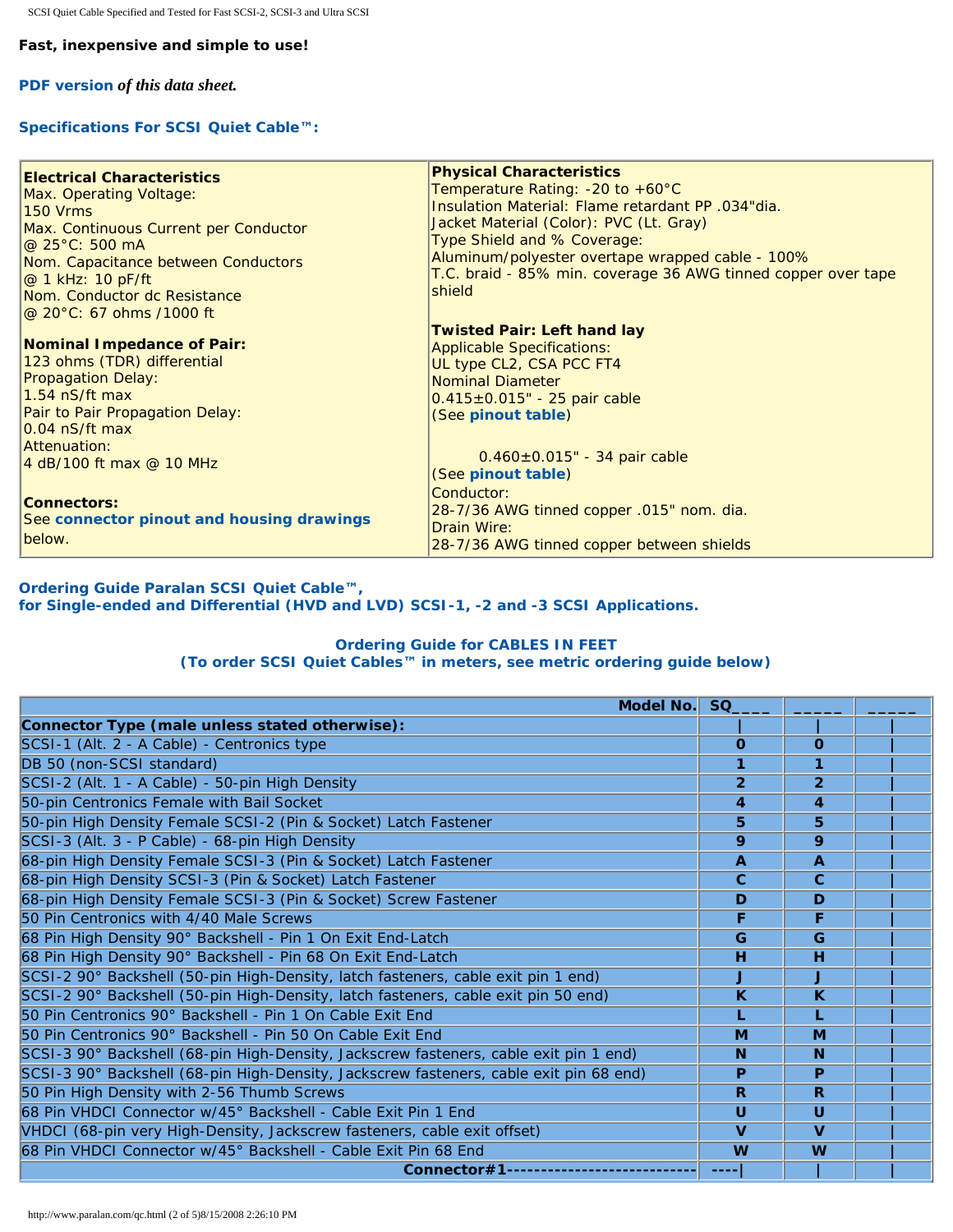● **Example: Part No. SQ02 - 015: Paralan SCSI Quiet Cable™ with SCSI-1 (Alt. 2-A, centronics type) connector on one end and SCSI-2 50-pin High Density (Alt. 1 - A) connector on the other, 15 feet long.**

### **Ordering Guide for CABLES IN METERS (To Order SCSI Quiet Cables™ in feet, see [previous ordering guide\)](#page-0-0)**

<span id="page-2-1"></span>

| Model No.                                                                              | SQ             |                         | M          |
|----------------------------------------------------------------------------------------|----------------|-------------------------|------------|
| Connector Type (male unless stated otherwise):                                         |                |                         |            |
| SCSI-1 (Alt. 2 - A Cable) - Centronics type                                            | $\Omega$       | $\Omega$                |            |
| DB 50 (non-SCSI standard)                                                              | 1              | 1                       |            |
| SCSI-2 (Alt. 1 - A Cable) - 50-pin High Density                                        | $\overline{2}$ | $\overline{2}$          |            |
| 50-pin Centronics Female with Bail Socket                                              | 4              | 4                       |            |
| 50-pin High Density Female SCSI-2 (Pin & Socket) Latch Fastener                        | 5              | 5                       |            |
| SCSI-3 (Alt. 3 - P Cable) - 68-pin High Density                                        | 9              | 9                       |            |
| 68-pin High Density Female SCSI-3 (Pin & Socket) Latch Fastener                        | $\mathbf{A}$   | $\mathbf{A}$            |            |
| 68-pin High Density SCSI-3 (Pin & Socket) Latch Fastener                               | $\mathbf{C}$   | $\mathbf{C}$            |            |
| 68-pin High Density Female SCSI-3 (Pin & Socket) Screw Fastener                        | D              | D                       |            |
| 50 Pin Centronics with 4/40 Male Screws                                                | F              | F                       |            |
| 68 Pin High Density 90° Backshell - Pin 1 On Exit End-Latch                            | G              | G                       |            |
| 68 Pin High Density 90° Backshell - Pin 68 On Exit End-Latch                           | н              | H                       |            |
| SCSI-2 90° Backshell (50-pin High-Density, latch fasteners, cable exit pin 1 end)      | J              | J                       |            |
| SCSI-2 90° Backshell (50-pin High-Density, latch fasteners, cable exit pin 50 end)     | K              | $\overline{\mathbf{K}}$ |            |
| 50 Pin Centronics 90° Backshell - Pin 1 On Cable Exit End                              |                |                         |            |
| 50 Pin Centronics 90° Backshell - Pin 50 On Cable Exit End                             | M              | M                       |            |
| SCSI-3 90° Backshell (68-pin High-Density, Jackscrew fasteners, cable exit pin 1 end)  | <b>N</b>       | N                       |            |
| SCSI-3 90° Backshell (68-pin High-Density, Jackscrew fasteners, cable exit pin 68 end) | P              | P                       |            |
| 50 Pin High Density with 2-56 Thumb Screws                                             | R.             | R                       |            |
| 68 Pin VHDCI Connector w/45° Backshell - Cable Exit Pin 1 End                          | U              | $\cup$                  |            |
| VHDCI (68-pin very High-Density, Jackscrew fasteners, cable exit offset)               | $\mathbf{V}$   | $\mathbf v$             |            |
| 68 Pin VHDCI Connector w/45° Backshell - Cable Exit Pin 68 End                         | W              | W                       |            |
| <b>Connector #1-------------------</b>                                                 |                |                         |            |
| Connector#2------------------------                                                    |                |                         |            |
|                                                                                        |                | -------                 | $0.5 - 50$ |

● **Example: Part No. SQ09 - M12: Paralan SCSI Quiet Cable™ with SCSI-1 (Alt. 2 - A cable) connector on one end and SCSI-3 (Alt. 3 - P cable) connector on the other, 12 m long.**

# **SCSI BUS CONNECTORS**

<span id="page-2-0"></span>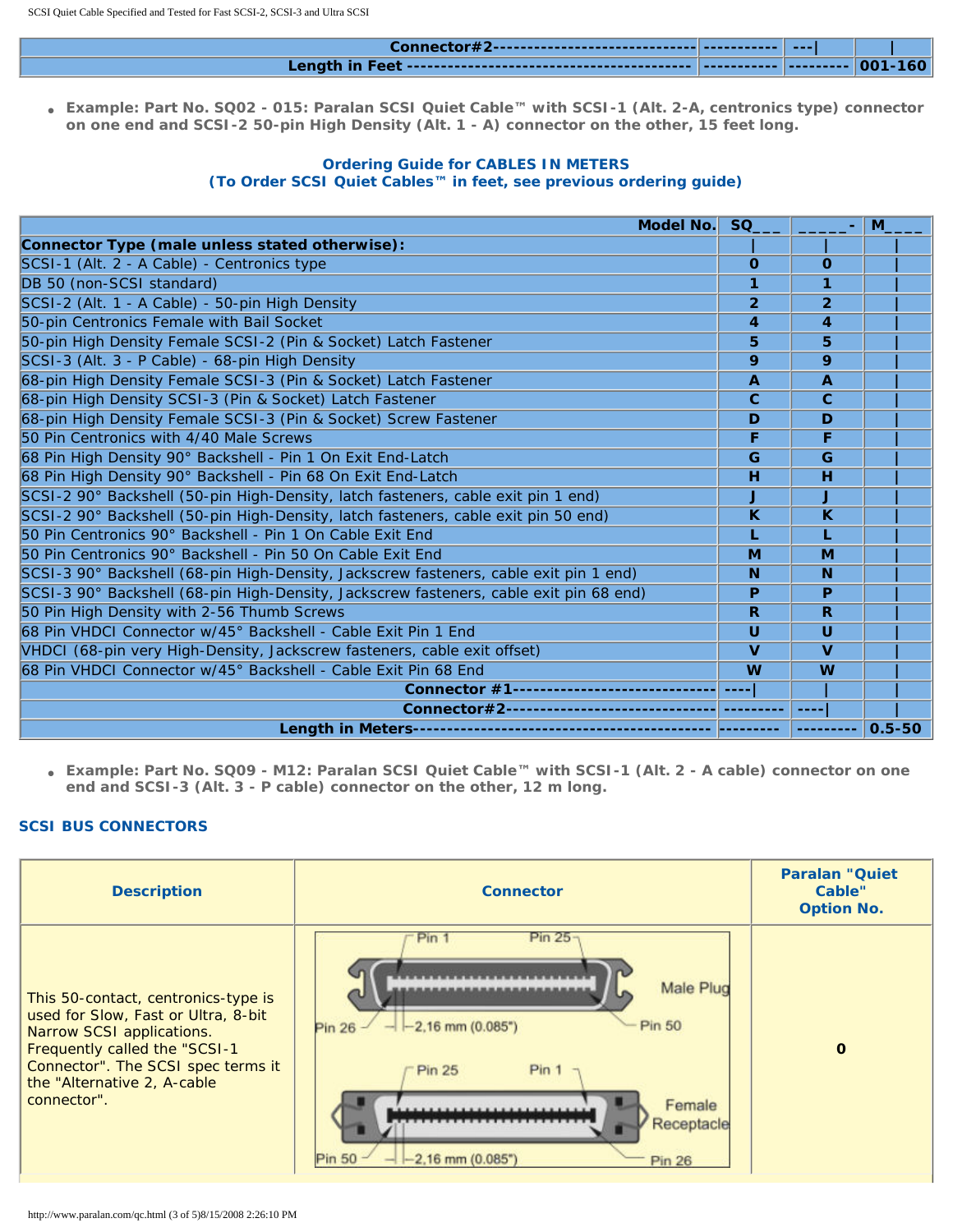